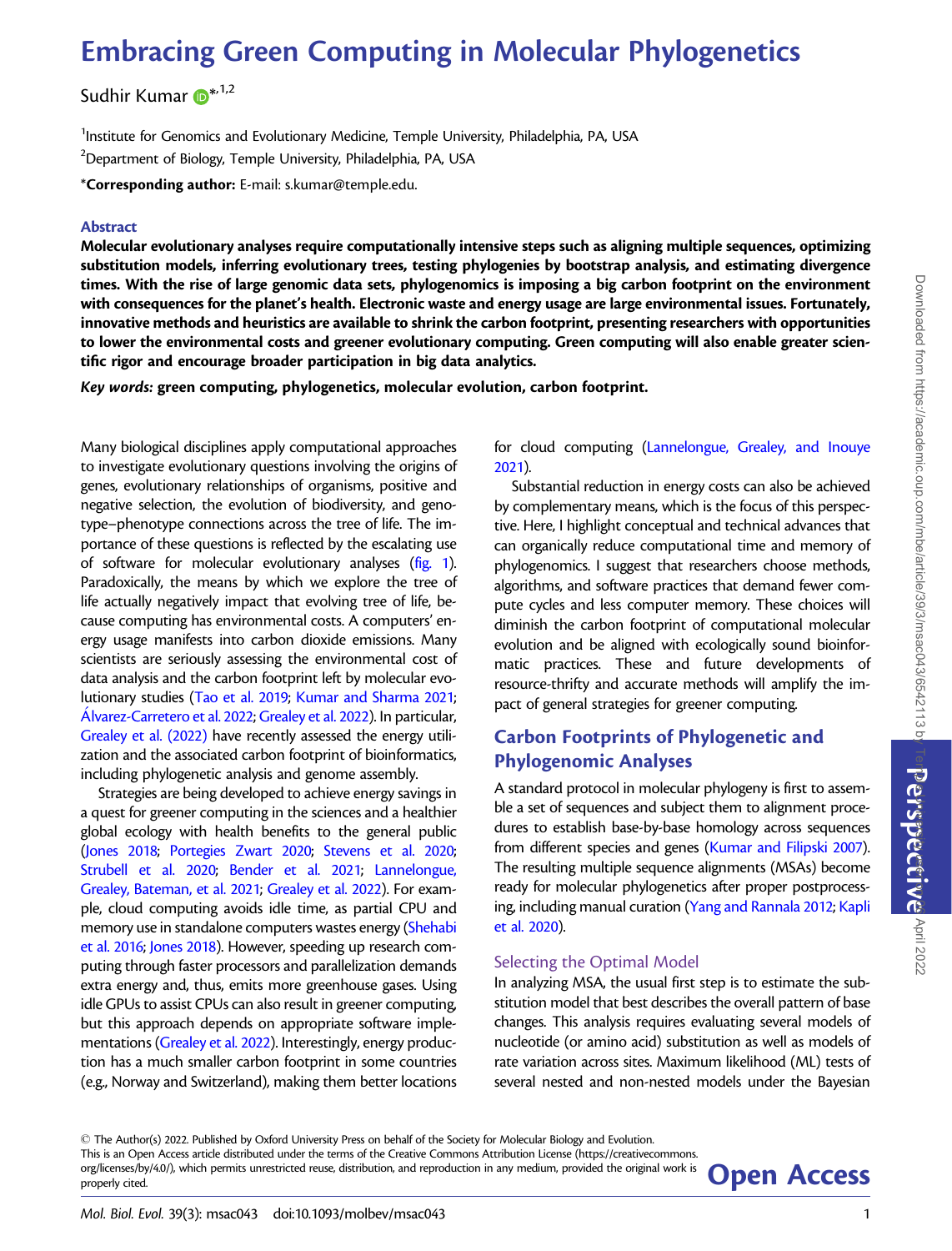<span id="page-1-0"></span>

FIG. 1. The use of computational methods in molecular evolution has been increasing quickly, as seen in the annual counts of new research articles citing the use of major software packages for molecular evolutionary and phylogenetic analyses. Citation counts for software packages were obtained from Google Scholar (last accessed January 25, 2022) for 2005–2020. See [supplementary material, Supplementary](https://academic.oup.com/mbe/article-lookup/doi/10.1093/molbev/msac043#supplementary-data) [Material](https://academic.oup.com/mbe/article-lookup/doi/10.1093/molbev/msac043#supplementary-data) online for more details on software versions included.

information criterion are frequently used. Model selection has a substantial carbon footprint for phylogenomic data sets.

For example, an MSA of 1.3 million base pairs from 37 mammalian species took 106 CPU hours and 9.3 gigabytes (GB) of peak memory in ModelFinder to select the optimal model [\(Kalyaanamoorthy et al. 2017\)](#page-3-0). According to the Green Algorithms (GA) resource [\(Lannelongue, Grealey, and Inouye](#page-3-0) [2021\)](#page-3-0), this analysis would require 1.6 kilowatt-hours (kWh) of energy and have a carbon footprint of 0.62 kgCO<sub>2</sub>e. GA suggests that a tree will take 20 days to scrub the environment of the greenhouse gasses emitted [\(table 1a1\)](#page-2-0)! We can save more than 90% of the energy and, thus, emit less than 10% of the greenhouse gas by usingModelTest-NG [\(Darriba et al. 2020](#page-3-0)) and jModelTest [\(Posada 2008\)](#page-3-0) that will produce similar results [\(table 1a](#page-2-0)). Recent machine-learning approaches also promise to provide green alternatives [\(Abadi et al. 2020;](#page-3-0) [Burgstaller-Muehlbacher et al. 2021](#page-3-0)). Also, a machinelearning method for detecting autocorrelated evolutionary rates in a phylogeny (CorrTest; [Tao et al. 2019\)](#page-3-0) requires a small fraction of the energy used by a comparable Bayes factor analysis [\(table 1b\)](#page-2-0).

#### Building a Molecular Phylogeny

Using an MSA and the best-fit substitution model, we can make a phylogeny representing the evolutionary histories of genes and species. ML and minimum evolution (ME) are two widely used model-based optimality principles for reconstructing phylogenetic trees ([Nei and Kumar 2000\)](#page-3-0). The neighbor-joining method ([Saitou and Nei 1987\)](#page-3-0), based on the ME principle and used in thousands of studies, has a negligible carbon footprint ([table 1c3](#page-2-0)) compared with popular heuristic searches under the ML optimality criterion [\(ta](#page-2-0)[ble 1c1\)](#page-2-0). Another approach that combines optimality criteria (FastTree) has an intermediate environmental impact ([table 1c2\)](#page-2-0). The accuracy of phylogenies produced by different techniques is comparable for many applications [\(Rosenberg and Kumar 2001;](#page-3-0) [Price et al. 2010;](#page-3-0) [Yoshida and](#page-3-0) [Nei 2016\)](#page-3-0), so researchers have many excellent options for reducing the environmental impact of their analyses.

### Confidence Limits on Inferred Phylogenetic Groupings

Statistical evaluation of the robustness of inferred phylogenetic relationships is essential in evolutionary biology. [Felsenstein's \(1985\)](#page-3-0) bootstrap resampling has been the preferred approach, but it is computationally intensive, requiring the inference of hundreds of phylogenetic trees for pseudo-MSAs generated by sampling sites with replacement from the full data set. This analysis has a rather large carbon footprint [\(table 1d1](#page-2-0)), as does its Bayesian alternative that produces posterior probabilities for inferred evolutionary relationships [\(table 1d5\)](#page-2-0). Many approximate energy-efficient methods are now available for phylogenomic data sets, including the technique Little Bootstraps [\(Sharma and Kumar 2021](#page-3-0)) for long sequences, and ultrafast bootstrapping [\(Minh et al. 2013](#page-3-0)) and Rapid bootstrapping [\(Stamatakis et al. 2008](#page-3-0)) for data sets containing large numbers of sequences. These approximate methods have much smaller carbon footprints than standard approaches [\(table 1d\)](#page-2-0). Combining different techniques [\(Sharma and Kumar 2021](#page-3-0)) can save more than 99% in time, memory, and energy in testing the robustness of in-ferred phylogenies [\(table 1d4\)](#page-2-0).

#### From Phylogenies to Timetrees

Another common phylogenetic analysis is the estimation of divergence times corresponding to speciations, gene duplications, and the evolution of new strains. Relaxed clock methods have revolutionized this practice [\(Kumar and Hedges](#page-3-0) [2016;](#page-3-0) [Tao et al. 2020](#page-3-0)). Bayesian and RelTime methods produce estimates of similar quality (e.g., [Barba-Montoya et al.](#page-3-0) [2020;](#page-3-0) [Mello et al. 2021](#page-3-0)), but their energy requirements are dramatically different [\(table 1e\)](#page-2-0). There is also a large difference in the carbon footprints imposed by slow and fast Bayesian implementations ([table 1e\)](#page-2-0). Consequently, researchers have a large spectrum of more environmentally friendly alternatives for molecular dating methods.

#### Green Software Implementations

Ultimately, efficient software implementation is the key to realizing the potential of all conceptional, methodological, and algorithmic innovations. The software design and resource utilization dictate energy consumption, so implementations that use less computer memory and time have a lower carbon footprint. Availability of software versions that can run on the cloud will also reduce carbon footprints. Another emerging area of improvement lies in creating stopping rules that can detect when further computing will not change the outcome significantly. For example, adaptive rules are being developed to automatically determine the number of bootstrap replicates needed for reliable confidence limits [\(Stamatakis 2014](#page-3-0); [Sharma and Kumar 2021](#page-3-0)). In the future, smarter software will avoid overcomputing, decreasing the carbon footprints of big data analyses.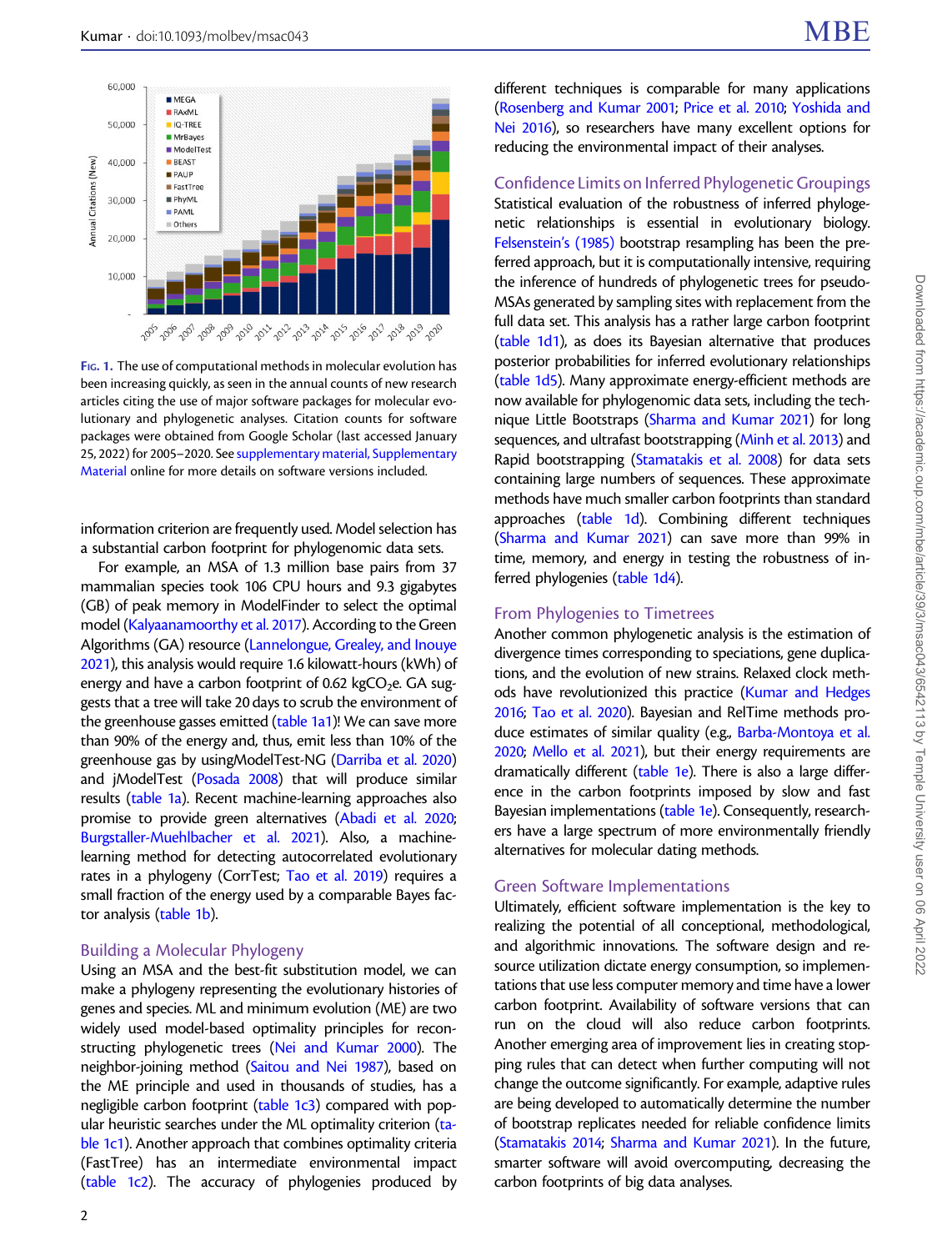<span id="page-2-0"></span>Table 1. Carbon Footprints (gram CO<sub>2</sub>e) of Molecular Phylogenetic Analyses and Software for an MSA of 37 Mammalian Species and 1.3 Million Sites.

| <b>Function</b>          | Method/Tool                               | <b>Computer Resources</b> |                      |                        | <b>Environmental Impact</b> |                        |
|--------------------------|-------------------------------------------|---------------------------|----------------------|------------------------|-----------------------------|------------------------|
|                          |                                           | <b>Time</b><br>(h)        | Memory<br>(peak, MB) | <b>Energy</b><br>(kWh) | C-footprint<br>(g)          | <b>Trees</b><br>(days) |
|                          | (a) Optimal substitution model selection  |                           |                      |                        |                             |                        |
| a1.                      | ModelFinder                               | 106.0                     | 9.300                | 1.64                   | 617                         | 20.1                   |
| a2.                      | <i>iModelTest</i>                         | 8.8                       | 3.700                | 0.12                   | 44                          | 1.5                    |
| a3.                      | ModelTest-NG                              | 8.0                       | 3,700                | 0.11                   | 41                          | 1.2                    |
|                          | (b) Clock rate model selection            |                           |                      |                        |                             |                        |
| b1.                      | <b>Bayes factor</b>                       | 2,500.0                   | 46,000               | 51.00                  | 19,220                      | 540.0                  |
| b <sub>2</sub> .         | CorrTest                                  | 0.2                       | 4,000                | < 0.01                 | 1                           | < 0.1                  |
| (c) Phylogeny inference  |                                           |                           |                      |                        |                             |                        |
| c1.                      | Maximum likelihood                        | 8.1                       | 4.000                | 0.11                   | 41                          | 1.2                    |
| c2.                      | <b>FastTree</b>                           | 0.7                       | 700                  | 0.01                   | 3                           | 0.1                    |
| c3.                      | Neighbor-joining                          | 0.1                       | 8                    | < 0.01                 | $<$ 1                       | < 0.1                  |
|                          | (d) Statistical tests of phylogenies (ML) |                           |                      |                        |                             |                        |
| d1.                      | Standard bootstrap                        | 980.0                     | 3,100                | 13.00                  | 4,850                       | 159.0                  |
| d2.                      | Rapid bootstrap                           | 98.0                      | 3.700                | 1.00                   | 493                         | 16.2                   |
| d3.                      | Little bootstrap                          | 18.9                      | 100                  | 0.23                   | 86                          | 2.7                    |
| d4.                      | Little + ultrafast-<br>bootstraps         | 0.9                       | 200                  | 0.01                   | 4                           | 0.1                    |
| d5.                      | <b>Bayesian</b>                           | 857.9                     | 22,000               | 17.00                  | 6,490                       | 210.0                  |
| (e) Relaxed clock dating |                                           |                           |                      |                        |                             |                        |
| e1.                      | Bayesian (slow)                           | 2.309.5                   | 23,000               | 46.00                  | 17,460                      | 570.0                  |
| e3.                      | Bayesian (fast)                           | 29.5                      | 909                  | 0.36                   | 135                         | 4.5                    |
| e3.                      | RelTime                                   | 0.1                       | 8                    | < 0.01                 | <1                          | < 0.1                  |

NOTE.—The C-footprint (Carbon footprint) is the amount (g) of CO<sub>2</sub> released in the production of energy (kilowatt-hours, kWh) needed to power computers in the USA, estimated using the Green Algorithms website [\(Lannelongue, Grealey, and Inouye 2021\)](#page-3-0). Tree days are calculated based on the information that a mature tree can scrub -917 g of CO<sub>2</sub>e per day [\(Grealey et al. 2022](#page-3-0)). The [Supplementary Material](https://academic.oup.com/mbe/article-lookup/doi/10.1093/molbev/msac043#supplementary-data) online provides details on software used and the options applied.

# Benefits beyond Environmental **Sustainability**

# Concluding Remarks

Computationally efficient analyses will also enhance the rigor of scientific research, reducing the resources required to assess the robustness of inferences to subsetting of data, choice of substitution models and strategies, and combining multigene data sets. Computationally efficient and economical computing will encourage researchers to evaluate the reproducibility of published results. The currently high computational demands of reproducibility studies put efforts to reproduce research results out of the reach of researchers lacking access to high-performance computing infrastructure.

Greener computing is also a key to addressing equity, diversity, and sustainability in scientific research and education. Green computing requires fewer compute cycles and less computer memory. It reduces the expense of computational hardware and the cost of on-demand calculations. Economical computing makes computational research accessible to a broader community, as the research funding for scientific investigations is limited. Greener computing, therefore, will uniquely address economic disparities among researchers due to their local constraints. Greener alternatives for molecular phylogenetic analysis will increase participation by researchers worldwide in molecular evolutionary research and the genomic revolution in biology.

In the Anthropocene, where massive planetary changes are taking place because of human activity, computing is often thought of as a "clean" practice, when in fact, it can be quite the opposite. All branches of biology need to re-evaluate their practices in keeping with the underlying goal of studying life in the first place. For computational analyses, with the routine assembly of big data sets, analytical practices of the past hamper research by the need for excessive computing time and memory. These obstacles hinder both rigorous scientific investigations and wider participation in molecular phylogenetics. Large carbon footprints of many currently popular approaches have negative impacts on the environment, human health, and the sustainability of scientific computing. Fortunately, many accurate and resource-thrifty methods and algorithms are available for molecular phylogenetics. Applying these methods synergistically with computer hardware optimizations will help us achieve greater scientific rigor and broader participation while minimizing financial and environmental costs. I see a bright future for green computing in which conceptual and technical advances will further diminish the carbon footprints of increasingly complex phylogenomic analyses.

## Supplementary Material

[Supplementary information](https://academic.oup.com/mbe/article-lookup/doi/10.1093/molbev/msac043#supplementary-data) is available at Molecular Biology and Evolution online.